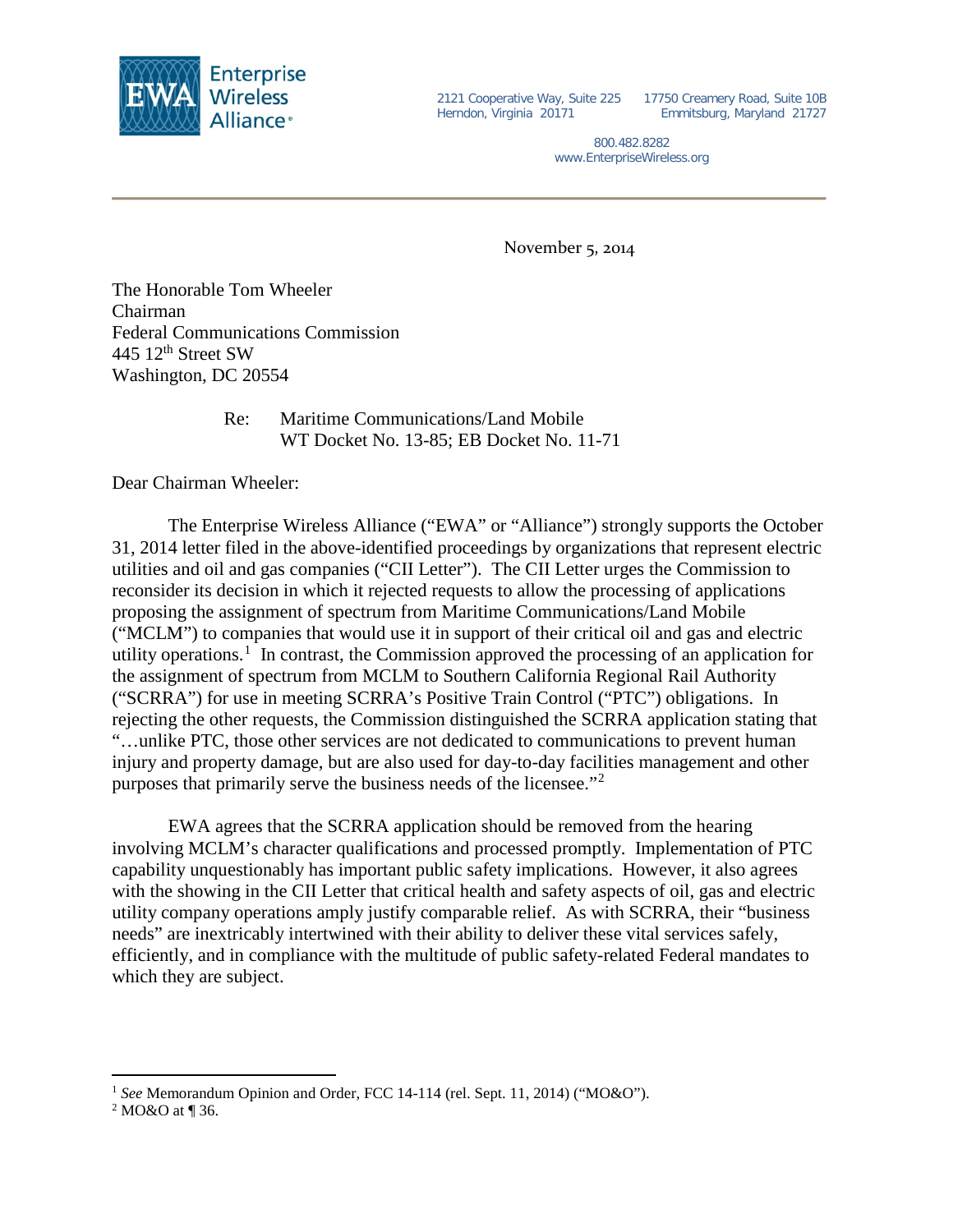The record in these proceedings supports a finding that the applications in question were filed in good faith by the proposed assignees and without knowledge that the MCLM licenses were to become the subject of a multi-year hearing. Like the parties to the CII letter, the Alliance believes the public interest would be well-served by a Commission decision to allow the removal of those applications from the MCLM hearing and their processing consistent with applicable FCC rules.

Sincerely.  $\frac{1}{\sqrt{\text{Mark E. Crosby}}}\int_{\text{President }}/\text{Crosy}} h/$ President/CEO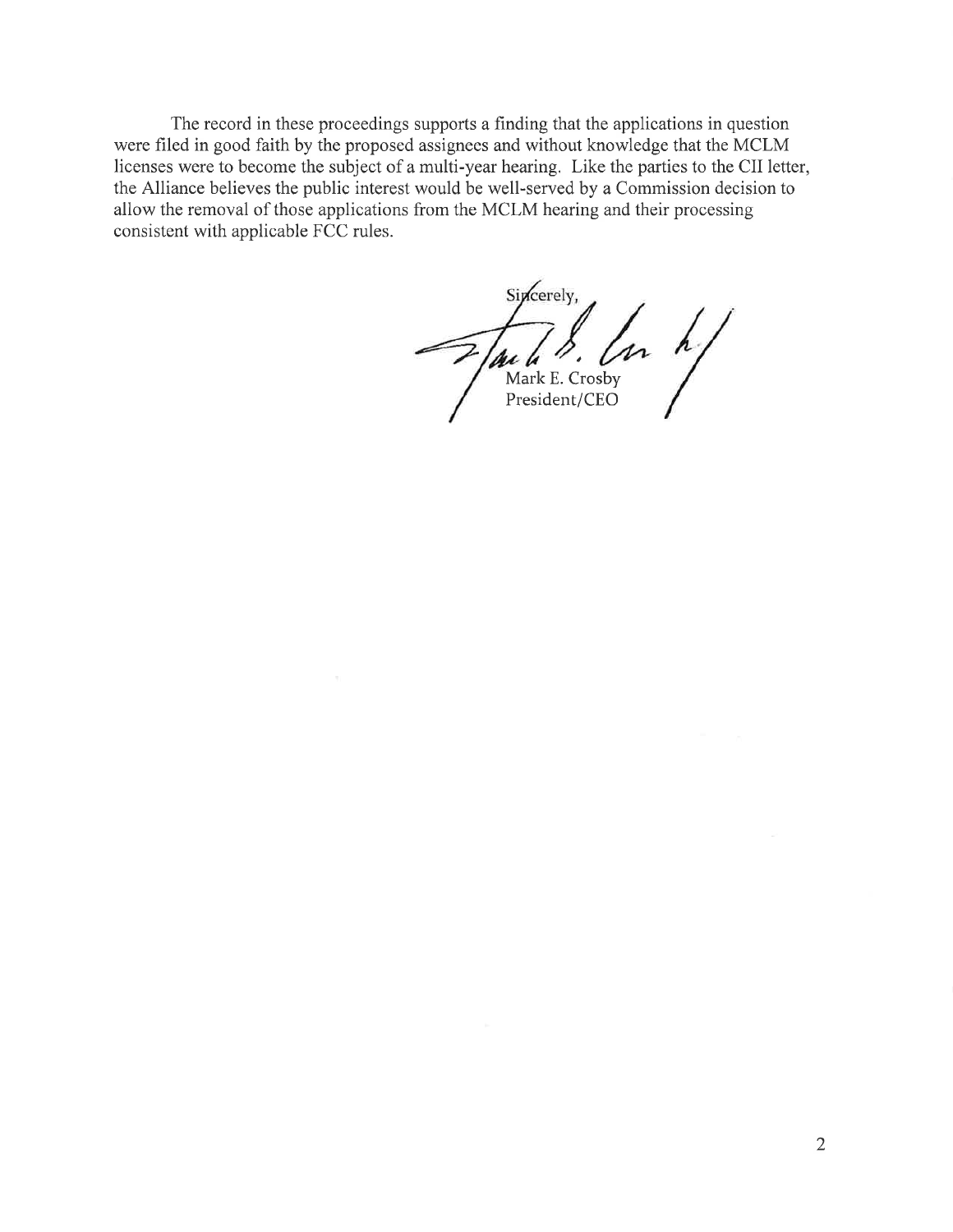## CERTIFICATE OF SERVICE

I, Linda J. Evans, with the law firm of Lukas, Nace Gutierrez and Sachs, LLP, hereby certify that I have, on this 5th<sup>st</sup> day of November, 2014 caused to be mailed, first-class, postage prepaid, a copy of the foregoing letter to the following. Courtesy copies were provided by electronic mail where indicated:

James Crandall Policy Analyst Telecommunications Subcommittee American Petroleum Institute 1220 L Street, NW Washington, DC 20005-4070

Robert A. Fuhrer Vice President and General Counsel National Rural Telecommunications Cooperative 2121 Cooperative Way Herndon, VA 20171

Aryeh Fishman Associate General Counsel Officer Regulatory Legal Affairs Edison Electric Institute 701 Pennsylvania Avenue, N.W. Washington, D.C. 20004-2696

Martha A. Duggan Senior Principal, Regulatory Affairs National Rural Electric Cooperative Association 4301 Wilson Blvd. Arlington, VA 22203

Dan Mueller Chair, Regulatory and Technology Committee Energy, Telecommunications and Electrical Association 5005 W. Royal Lane, Suite 291 Irving, Texas 75063

Connie Durcsak President/Chief Executive Utilities Telecom Council Edison 1129 20th Street, NW Suite 350 Washington, DC 20036

The Honorable Richard L. Sippel Chief Administrative Law Judge Federal Communications Commission 445 12th St., S.W. Washington, D.C. 20554 Richard Sippel [Richard.Sippel@fcc.gov](mailto:Richard.Sippel@fcc.gov) Patricia Ducksworth [Patricia.Ducksworth@fcc.gov](mailto:Patricia.Ducksworth@fcc.gov) Austin Randazzo [Austin.Randazzo@fcc.gov](mailto:Austin.Randazzo@fcc.gov) Mary Gosse [Mary.Gosse@fcc.gov](mailto:Mary.Gosse@fcc.gov)

Pamela S. Kane, Deputy Investigations and Hearings Division Michael Engel Enforcement Bureau Federal Communications Commission 445 12th St., S.W., Rm. 4-C330 Washington, DC 20554 [Pamela.Kane@fcc.gov](mailto:Pamela.Kane@fcc.gov) [Michael.Engel@fcc.gov](mailto:Michael.Engel@fcc.gov)

Sandra DePriest Maritime Communications/ Land Mobile LLC 218 N. Lee St., Ste. 318 Alexandria, VA 22314